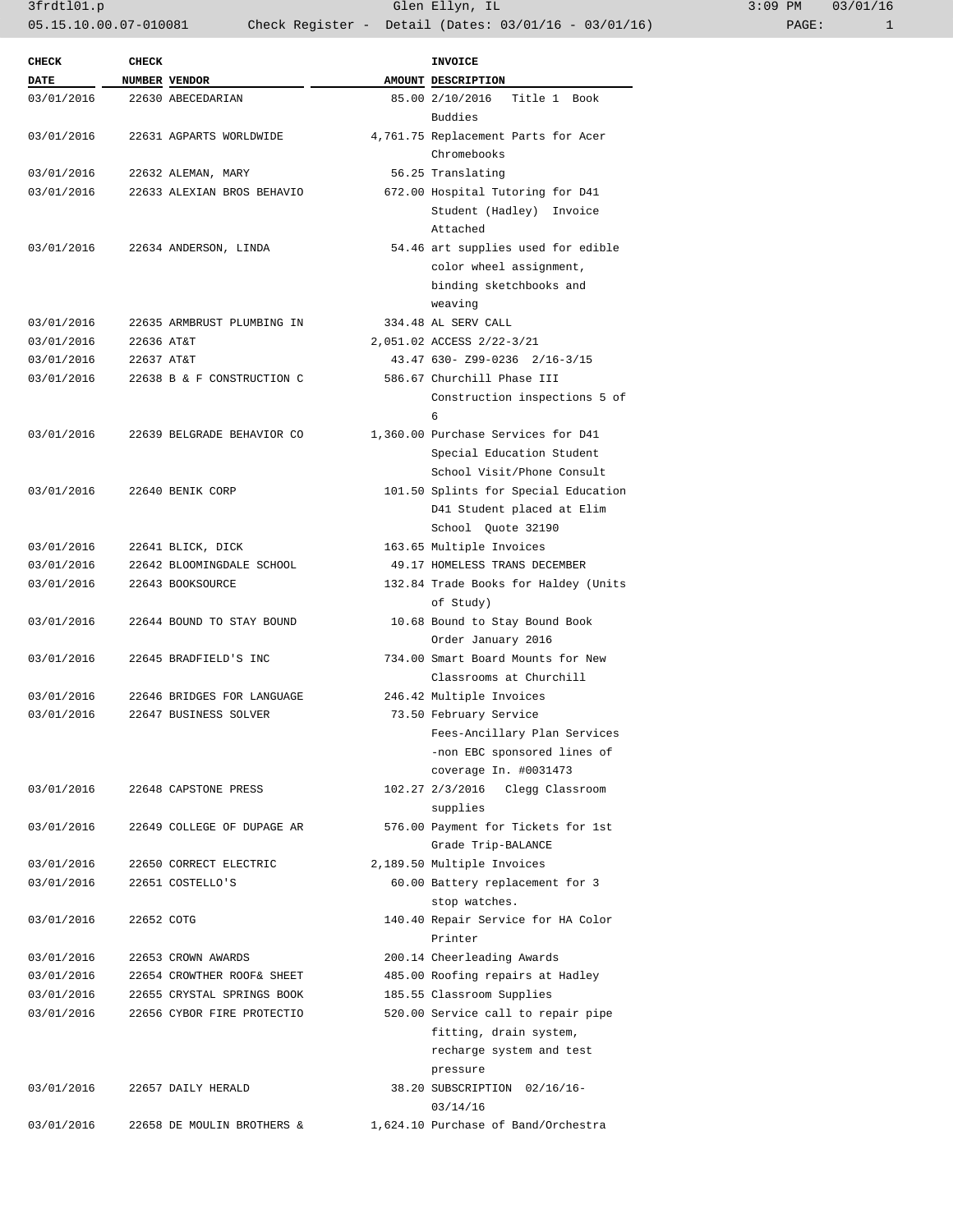3frdtl01.p Glen Ellyn, IL 3:09 PM 03/01/16 05.15.10.00.07-010081 Check Register - Detail (Dates: 03/01/16 - 03/01/16)

| <b>CHECK</b> | <b>CHECK</b> |                                                          | <b>INVOICE</b>                        |
|--------------|--------------|----------------------------------------------------------|---------------------------------------|
| <b>DATE</b>  |              | NUMBER VENDOR                                            | AMOUNT DESCRIPTION                    |
|              |              |                                                          | Jackets and Vest                      |
| 03/01/2016   |              | 22659 DEMCO                                              | 431.05 Multiple Invoices              |
| 03/01/2016   |              | 22660 DUNHAM, SHARON                                     | 44.74 Reimburse Sharon Dunham         |
|              |              |                                                          | (Hadley Staff) for workbooks.         |
| 03/01/2016   |              | 22661 DUPAGE ROE                                         | 850.00 Multiple Invoices              |
| 03/01/2016   | 22662 EAI    |                                                          | 60.85 2/10/2016 Title 1 Book          |
|              |              |                                                          | Buddies                               |
| 03/01/2016   |              | 22663 ECS MIDWEST LLC                                    | 3,375.00 Geo-technical Engineering    |
|              |              |                                                          | Services, soil borings for            |
|              |              |                                                          | Churchill parking lot repairs         |
|              |              |                                                          | ECS Midwest, LLC 14026                |
|              |              |                                                          | Thunderbolt Place, Suite 700          |
|              |              |                                                          | Chantilly VA 20151                    |
| 03/01/2016   |              | 22664 ELENS & MAICHIN ROOF                               | 415.00 CSO SERV CALL                  |
| 03/01/2016   |              | 22665 ESCOBAR HERNANDEZ, G                               | 51.67 Multiple Invoices               |
| 03/01/2016   |              | 22666 ESSENTRA                                           | 75.52 Teacher's Tape                  |
| 03/01/2016   |              | 22667 ETA HAND2MIND                                      | 747.00 VersaTiles Math, Level 6, Lab  |
|              |              |                                                          | with eVersa Tiles                     |
| 03/01/2016   |              |                                                          |                                       |
| 03/01/2016   |              | 22670 EVEREST SNOW MANAGEM<br>22671 FGM ARCHITECTS-ENGIN | 7,734.00 Multiple Invoices            |
|              |              |                                                          | 5,437.50 2015 CH 4 CLASSROOM ADDITION |
| 03/01/2016   |              |                                                          | $1/1/16 - 1/29/16$                    |
|              |              | 22672 FLINN SCIENTIFIC INC                               | 76.32 Preserved frogs for Science     |
|              |              |                                                          | Classes                               |
| 03/01/2016   |              | 22673 FRANCZEK RADELET                                   | 7,431.21 Multiple Invoices            |
| 03/01/2016   |              | 22674 HEINEMANN                                          | 5,766.10 Multiple Invoices            |
| 03/01/2016   |              | 22675 ICE CONFERENCE                                     | 125.00 ICE conference                 |
| 03/01/2016   |              | 22676 ILLINOIS STATE UNIVE                               | 278.00 Professional Development -     |
|              |              |                                                          | Czuma & Vasile                        |
| 03/01/2016   |              | 22677 ILLINOIS STATE UNIVE                               | 220.00 Registration for ASCD          |
|              |              |                                                          | Kindergarten Conference March         |
|              |              |                                                          | 4, 2016                               |
| 03/01/2016   |              | 22678 INNOVENTION SYSTEM L                               | 562.50 Translating                    |
| 03/01/2016   |              | 22679 IPSD 204                                           | 2,332.18 Multiple Invoices            |
| 03/01/2016   |              | 22680 JABLONSKI, RACHEL                                  | 270.00 Reimbursement for attending    |
|              |              |                                                          | ISHA Conference February 11 &         |
|              |              |                                                          | 12, 2016 Rachel Jablonski             |
| 03/01/2016   |              | 22681 KAGAN & GAINES INC                                 | 390.00 Multiple Invoices              |
| 03/01/2016   |              | 22682 KAGAN PROFESSIONAL D                               | 199.00 Registration for Nate Brown    |
|              |              |                                                          | to attend March 4th seminar.          |
| 03/01/2016   |              | 22683 KAGAN PUBLISHING                                   | 106.00 Supplies for bilingual         |
| 03/01/2016   |              | 22684 KASPER, GEORGE                                     | 65.00 B-ball ref 2/18                 |
| 03/01/2016   |              | 22685 KELLAM, CHRISTINA                                  | 9.03 Midwest Professional Learning    |
|              |              |                                                          | Day Conference Meal                   |
|              |              |                                                          | Reimbursement                         |
| 03/01/2016   |              | 22686 LARSON EQUIPMENT & F                               | 808.00 Multiple Invoices              |
| 03/01/2016   |              | 22687 LUSCOMBE MUSIC                                     | 116.75 Multiple Invoices              |
| 03/01/2016   |              | 22688 MACGILL & CO, WM V                                 | 63.44 Health office supplies          |
| 03/01/2016   |              | 22689 MENARDS                                            | 99.99 HEATER                          |
| 03/01/2016   |              | 22690 METRO PROFESSIONAL P                               | 830.15 Multiple Invoices              |
| 03/01/2016   |              | 22691 MF ATHLETICS EVERYTH                               | 155.28 Magic Stick w/ tape            |
| 03/01/2016   |              | 22692 MIDAMERICAN ENERGY                                 | 32,727.16 Multiple Invoices           |
| 03/01/2016   |              | 22693 MITCHELL, STAN                                     | 65.00 B-ball ref 2/18                 |
| 03/01/2016   |              | 22694 MULTI-HEALTH SYSTEMS                               | 381.24 Protocols/Forms for GE         |
|              |              |                                                          | District 41 Psycholgists              |
|              |              |                                                          | Special Education Staff -             |
|              |              |                                                          | Linda Puetz/V Magana/J Rose/K         |
|              |              |                                                          |                                       |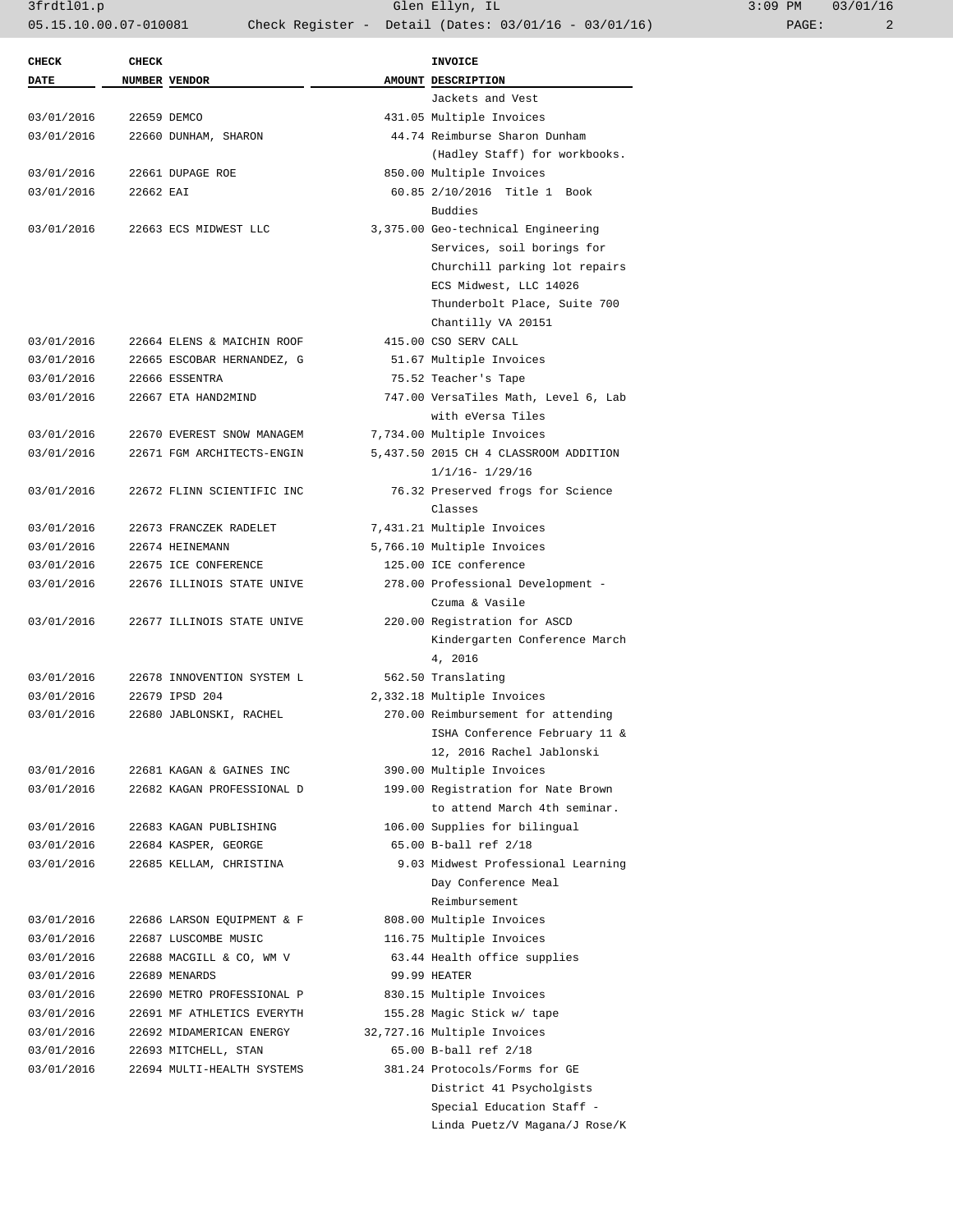3frdtl01.p Glen Ellyn, IL 3:09 PM 03/01/16 05.15.10.00.07-010081 Check Register - Detail (Dates: 03/01/16 - 03/01/16) PAGE: 3

| <b>CHECK</b> | <b>CHECK</b> |                            | <b>INVOICE</b>                       |
|--------------|--------------|----------------------------|--------------------------------------|
| DATE         |              | NUMBER VENDOR              | AMOUNT DESCRIPTION                   |
|              |              |                            | Money/M Grande/B Perez               |
| 03/01/2016   |              | 22695 MUSIC TREASURES      | 218.05 Chorus Incentives             |
| 03/01/2016   |              | 22696 NAPERVILLE CENTRAL H | 120.00 2016 DuPage County PE         |
|              |              |                            | Institute 3/4/16 BORTER,             |
|              |              |                            | KATARZYNSKI, BARKER                  |
| 03/01/2016   |              | 22697 NORTHERN ILLINOIS GA | 768.23 Multiple Invoices             |
| 03/01/2016   |              | 22699 OFFICE DEPOT         | 1,967.75 Multiple Invoices           |
| 03/01/2016   |              | 22700 OFFICE DEPOT         | 35.13 Supt supplies                  |
| 03/01/2016   | 22701 PCM    |                            | 27,406.19 Multiple Invoices          |
| 03/01/2016   |              | 22702 PESI INC             | 399.98 Conference registration       |
| 03/01/2016   |              | 22703 PIONEER VALLEY BOOKS | 556.00 Books for Literacy Book Room  |
| 03/01/2016   |              | 22704 QUINCY COMPRESSOR    | 250.75 SERV CALL                     |
| 03/01/2016   |              | 22705 QUINLAN & FABISH MUS | 648.39 Multiple Invoices             |
| 03/01/2016   |              | 22706 READYREFRESH BY NEST | 242.42 Multiple Invoices             |
| 03/01/2016   |              | 22707 REALLY GOOD STUFF IN | 221.65 Multiple Invoices             |
| 03/01/2016   |              | 22708 RODRIGUEZ, SARAH     | 11.81 Midwest Professional Learning  |
|              |              |                            | Day Meal Reimbursement               |
| 03/01/2016   |              | 22709 ROSCOE CO            | 211.08 Multiple Invoices             |
| 03/01/2016   |              | 22710 ROSE, JENNIFER       | 239.00 Professional Development -    |
|              |              |                            | Dr. Rose                             |
| 03/01/2016   |              | 22711 SAFARI VIDEO NETWORK | 2,495.00 Annual Renewal for Safari   |
|              |              |                            | Montage Video Server                 |
| 03/01/2016   |              | 22712 SAM'S CLUB           | 206.44 Snacks TLA                    |
| 03/01/2016   |              | 22714 SCHOOL SPECIALTY     | 6,228.80 Multiple Invoices           |
| 03/01/2016   |              | 22715 SDSU RESEARCH FOUNDA | 395.00 Conference for Spanish        |
|              |              |                            | Liaison                              |
| 03/01/2016   |              | 22716 SHRED-IT             | 57.51 SHREDDING DISPOSAL 2/17        |
| 03/01/2016   |              | 22717 SOMMERFELD, GAIL J   | 200.00 Diabetic Care Tasks at School |
|              |              |                            | on $2/1/16$ with Gail                |
|              |              |                            | Sommerfeld                           |
| 03/01/2016   |              | 22718 SOUND INC            | 297.00 Repairs made to sound system  |
|              |              |                            | in the pod area                      |
|              |              |                            |                                      |
| 03/01/2016   |              | 22719 STAPLES ADVANTAGE    | 749.45 Multiple Invoices             |
| 03/01/2016   |              | 22720 SUPERIOR LABOR SOLUT | 3,800.00 Detailed cleaning of new    |
|              |              |                            | classroom spaces for Phase           |
|              |              |                            | III construction @ CH                |
| 03/01/2016   |              | 22721 TEACHERS DISCOVERY   | 50.19 Classroom supplies             |
| 03/01/2016   |              | 22722 THERAPY SHOPPE       | 129.16 Social Worker and             |
|              |              |                            | Psychologist tools for               |
|              |              |                            | Students                             |
| 03/01/2016   |              | 22723 TOLEDO PHYSICAL EDUC | 243.90 6" sharkskin dodgeballs, golf |
|              |              |                            | putters, golf balls                  |
| 03/01/2016   |              | 22724 UNITED ANALYTICAL SE | 990.00 IAQ air testing at Forest     |
|              |              |                            | Glen School room B10                 |
| 03/01/2016   |              | 22725 UNITED STATES POSTAL | 225.00 First Class Presort permit    |
|              |              |                            | type PI, Permit No. 139              |
| 03/01/2016   |              | 22726 UNITED STATES POSTAL | 225.00 BRM permit 1011000 Permit     |
|              |              |                            | type: BR Permit #: 1011000           |
| 03/01/2016   |              | 22727 WASTE MANAGEMENT WES | 3,025.19 MARCH DISP                  |
| 03/01/2016   |              | 22728 WCEPS                | 674.50 Testing Materials             |
| 03/01/2016   |              | 22729 WEST MUSIC CO        | 461.92 Music Room Equipment          |
| 03/01/2016   |              | 22730 WEST MUSIC CO        | 105.95 Yamaha YRS-24B Ivory 3-Piece  |
|              |              |                            | Soprano Recorder w/Standard          |
|              |              |                            | Fingering                            |
| 03/01/2016   |              | 22731 WEST MUSIC CO        | 67.50 Composer's Specials Series, 6  |
|              |              |                            | Disc Set Item: #850879               |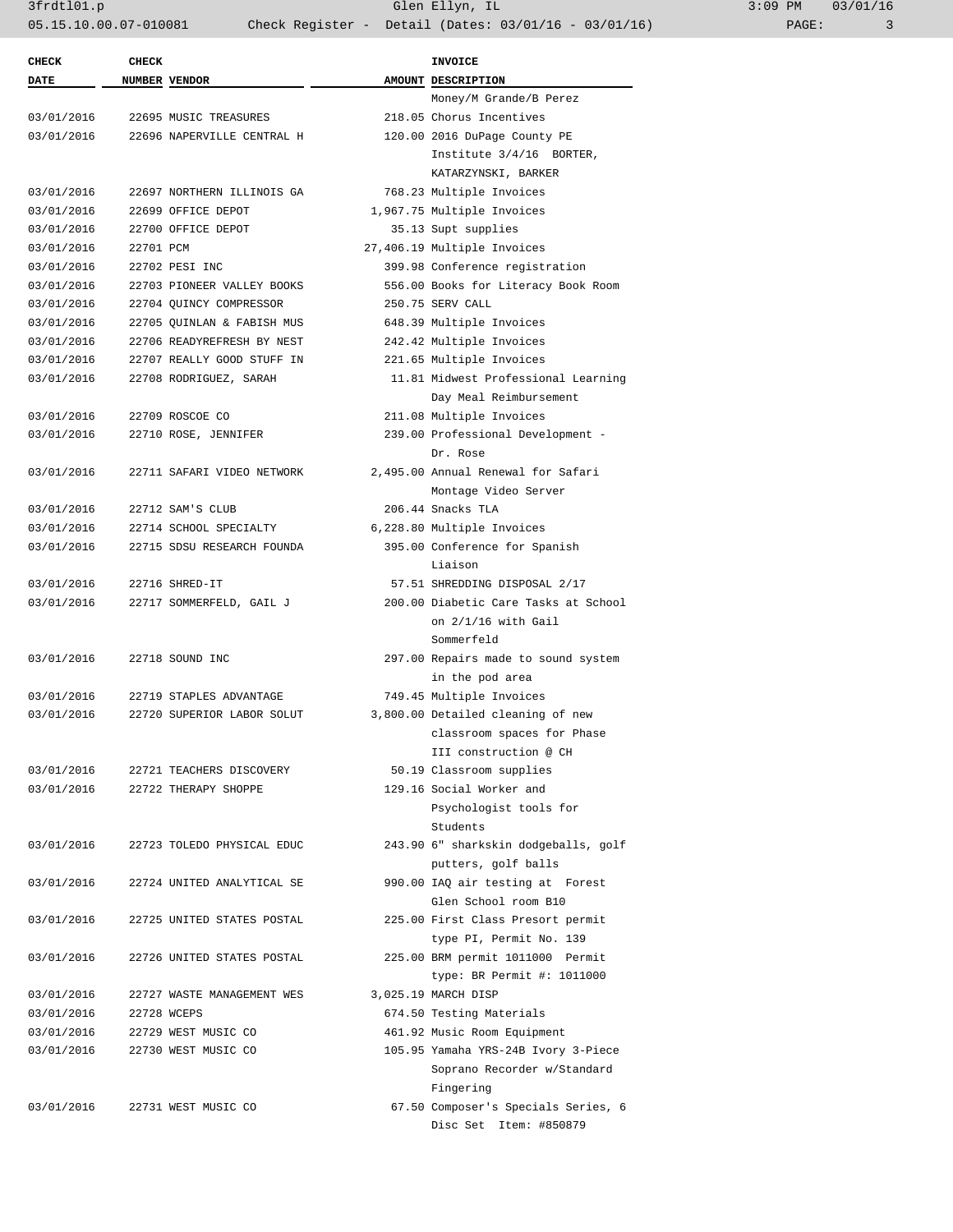3frdtl01.p Glen Ellyn, IL 3:09 PM 03/01/16 05.15.10.00.07-010081 Check Register - Detail (Dates: 03/01/16 - 03/01/16) PAGE: 4

|             |                              |                       |            | <b>INVOICE</b>                       |
|-------------|------------------------------|-----------------------|------------|--------------------------------------|
| <b>DATE</b> |                              | NUMBER VENDOR         |            | AMOUNT DESCRIPTION                   |
| 03/01/2016  |                              | 22732 WEST MUSIC CO   |            | 34.95 Parachutes and Ribbons and     |
|             |                              |                       |            | Scarves, Oh My! Item:                |
|             |                              |                       |            | #839232                              |
| 03/01/2016  |                              | 22733 WEST MUSIC CO   |            | 8.50 Hand Drumming Ensembles         |
|             |                              |                       |            | Item: #826861                        |
| 03/01/2016  |                              | 22734 WEST MUSIC CO   |            | 79.99 World Music Drumming 20th      |
|             |                              |                       |            | Anniversary Teacher Edition          |
|             |                              |                       |            | Item: #860716                        |
| 03/01/2016  |                              | 22735 WEST MUSIC CO   |            | 58.65 Jamtown 15 x 7 Inch African    |
|             |                              |                       |            | Talking Drum w/ Mallet Item:         |
|             |                              |                       |            | #201802                              |
| 03/01/2016  |                              | 22736 WEST MUSIC CO   |            | 99.47 Nino Percussion NINOSET101     |
|             |                              |                       |            | Botany Shaker Set, Vegetable         |
|             |                              |                       |            | Assortment Item: #202873             |
|             |                              |                       |            | \$24.99 Basic Beat BB20 Agogo        |
|             |                              |                       |            | Bells Item: #200000 \$24.75          |
|             |                              |                       |            | 2- West Music JD7201 Den Den         |
|             |                              |                       |            | Drum Item: #204147 \$9.00            |
|             |                              |                       |            | each                                 |
| 03/01/2016  |                              | 22737 WHEELER, KAYLA  |            | 443.67 Midwest Professional Learning |
|             |                              |                       |            | Day Conference Meal/Mileage          |
|             |                              |                       |            | Reimbursement                        |
| 03/01/2016  |                              | 22738 WICKED SCIENCE  |            | 1,000.00 Grade 3 STEAM PBL           |
| 03/01/2016  |                              | 22739 WITTLER, CHERYL |            | 65.00 V-ball ref 2/23                |
|             | 03/01/2016 201500412 T H I S |                       |            | 5, 211.43 THIS FUND MARCH            |
|             |                              | Totals for checks     | 150,863.30 |                                      |